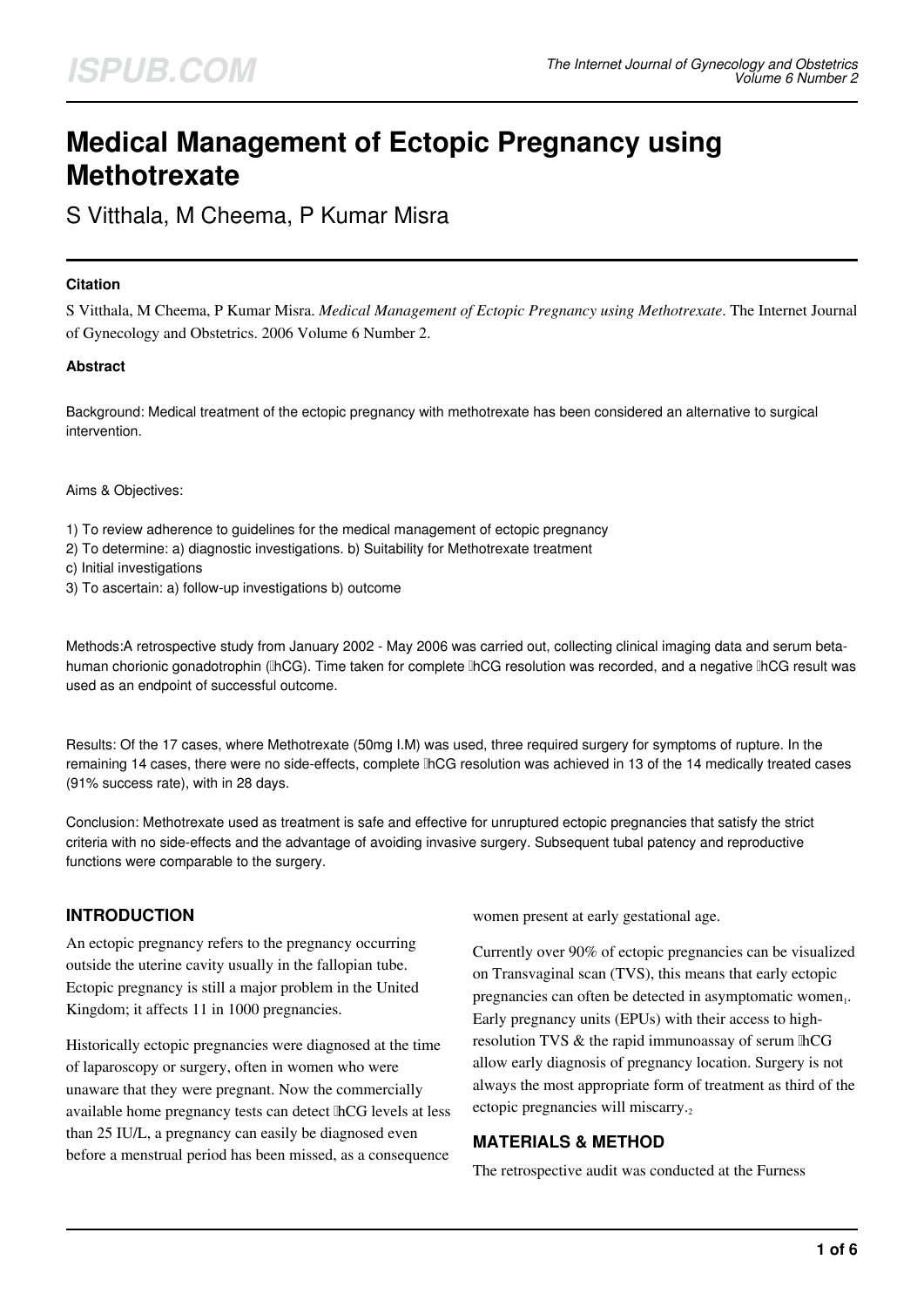General Hospital, a district general hospital in Barrow in Furness. The medical records of those with ectopic pregnancies were retrieved from January 2002 to May 2006 for review and to ensure that all patients were identified, the admission list to the gynaecology ward was checked. Cases were included only when the diagnosis was made either on serial ? hCG or on ultrasonographic features: (i) an empty uterine cavity, ii) adnexal mass <3cm with no foetal heart iii) no free fluid.

Our criteria for medical therapy include a stable clinical condition, no evidence of rupture on ultrasound, normal liver and renal function, and patient reliability for follow-up. These patients were treated with 50 mg of intra muscular methotrexate (single or multiple doses) depending on the fall of <sub>IhCG</sub> levels. IhCG levels were then measured on days 4 and 7 and weekly thereafter until they were less than 5 IU/L. Repeat full blood count and liver and renal function tests were carried out on day 4 & day 7. Treatment success was defined as the resolution of the  $[hCG]$  level to less than 5 IU/L. Treatment failure was defined as the need for surgical intervention for any reason.

#### **SELECTION CRITERIA**

- 1. Pregnancy test Positive
- 2. Abdominal pain
- 3. Bleeding PV
- 4. Heamodynamically stable
- 5. βhCG <3000 IU/l
- 6. USS  $(TVS)$  adnexal mass <3cm with no foetal heart
- 7. Case to be discussed or reviewed by the consultant
- 8. Methotrexate Information Leaflet given to the patient

Patient fully understands & will be compliant with regular follow-up until lhCG returns to normal.

## **RESULTS**

A series of 52 ectopic pregnancies was managed at our institution over this period; 17 cases of 52 ectopic pregnancies fulfilled the criteria for methotrexate, this constitutes 32.6% of all ectopic pregnancies. Of these 17cases, three underwent surgery for suspected rupture symptoms.

# **1) ECTOPIC OCCURRENCE AT FGH**

The number of ectopic pregnancies in our hospital increased from 2002 to 2006 and a third of them were treated with methotrexate avoiding the surgical intervention.

## **Figure 1**

Figure 1



## **2) CLINICAL SIGNS; N=17**

All the 17 patients had positive pregnancy test but only 11 presented with abdominal pain & only 10 had per vaginal bleeding.

## **Figure 2**

Figure 2



## **3) SUITABILITY FOR METHOTREXATE THERAPY**

All the patients were hemodynamically stable for the administration of Methotrexate but only 15 patients had βhCG level less than 3000 IU/ml.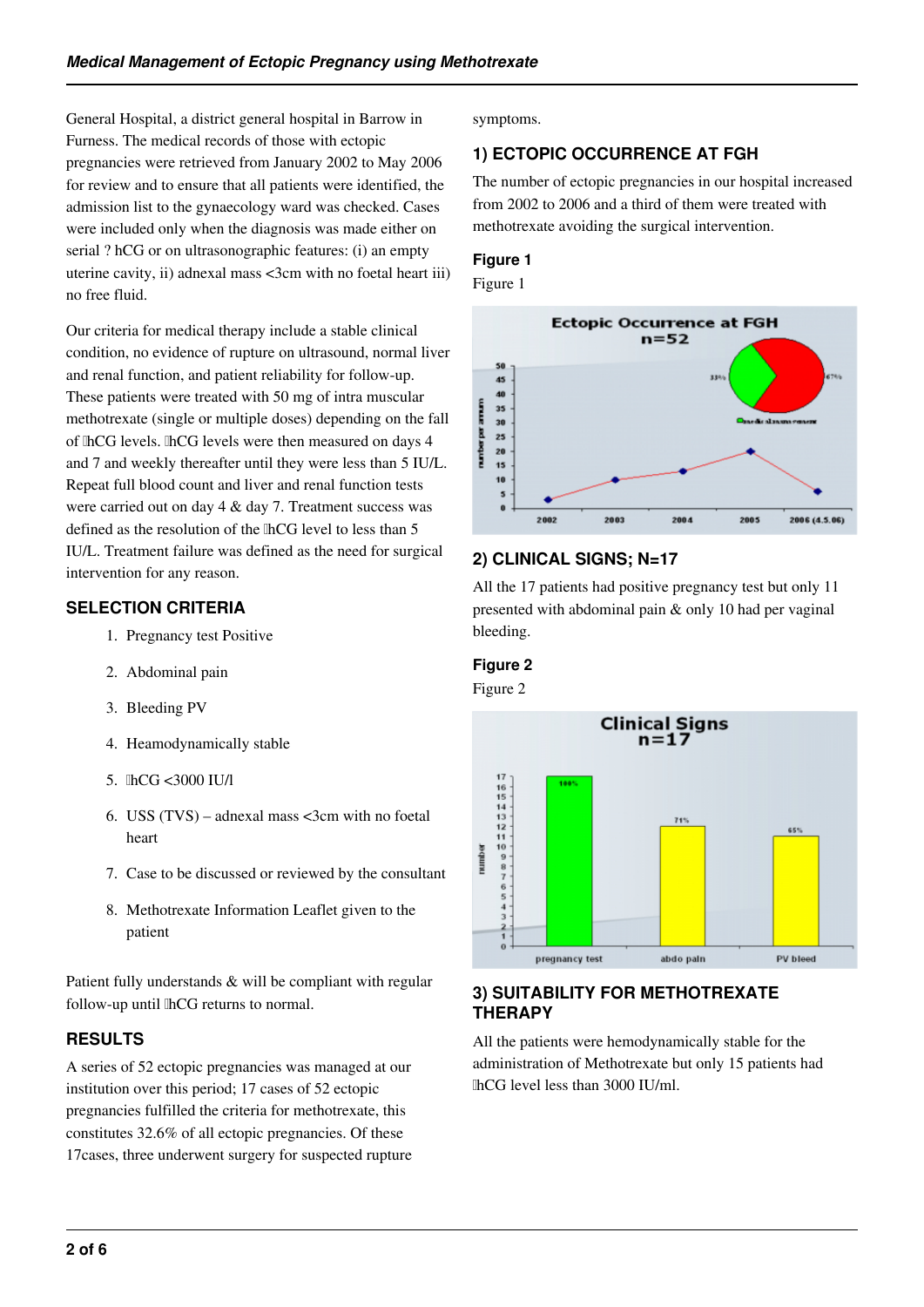## **Figure 3**

Figure 3

# **Suitability for Methotrexate Therapy**  $17651112110987$ 88% number  $h + h$ haemodynamically stable Beta HCG <3000

#### **4) ULTRASOUND SCANNING**

16 of the 17 patients had ultrasound scanning before the treatment to fulfil the selection criteria; however the missing one might not had been documented.

#### **Figure 4**

Figure 4



## **5) INFORMATION & CONSENT**

Most of the women in the selection criteria were informed regarding the treatment however documentation and obtaining the consent were not universal.

# **Figure 5**

Figure 5



#### **6) INITIAL INVESTIGATIONS**

All the patients had initial investigations before the administration of the Methotrexate.

#### **Figure 6**

Figure 6



## **7) METHOTREXATE ADMINISTRATION**

15 out of the 17 patients had only single dose of methotrexate and only 2 patients needed more than one dose which were two  $&$  three doses respectively.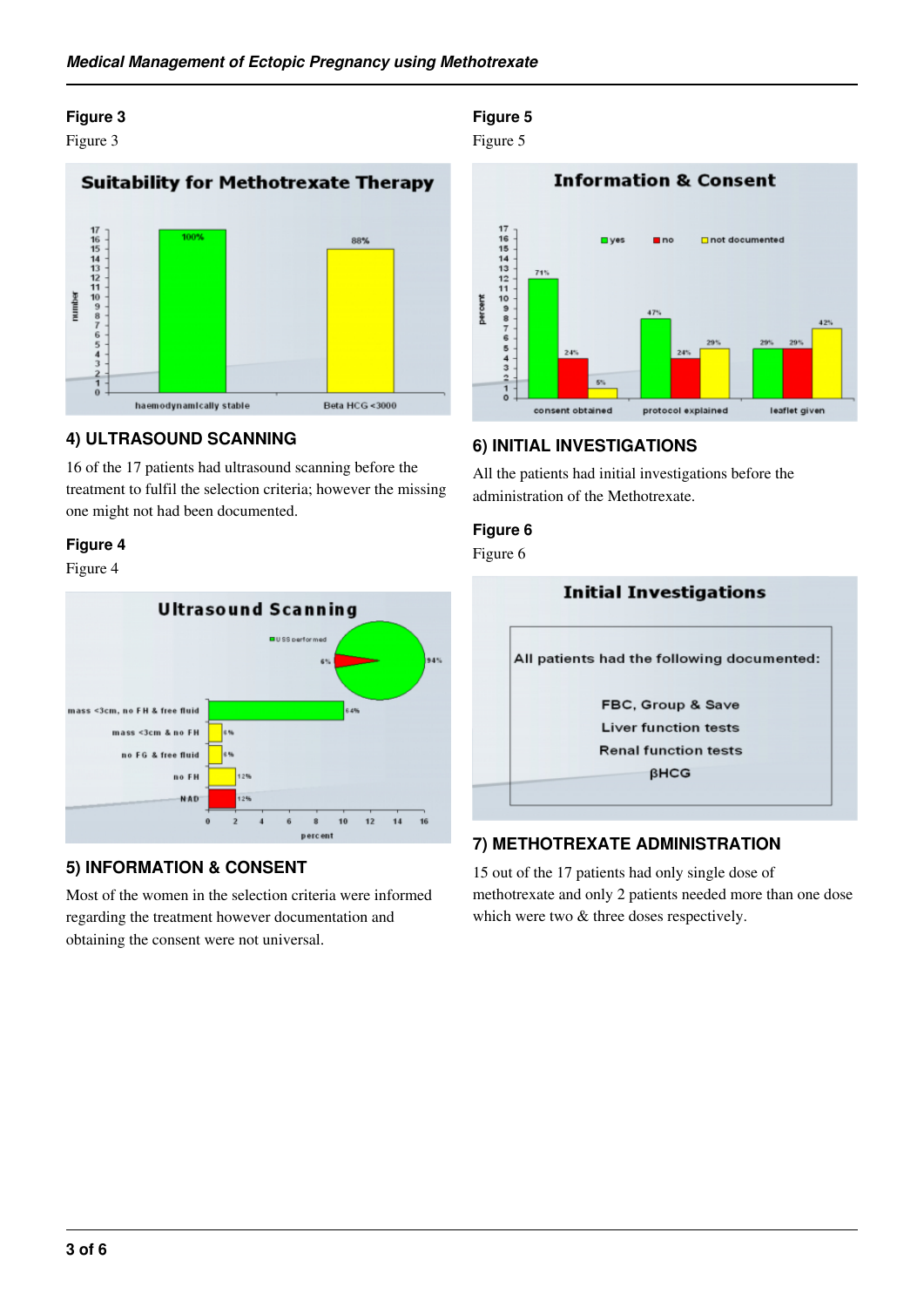## **Figure 7**

Figure 7



## **8) FOLLOW-UP BLOOD TESTS**

Most of them had follow up bloods as per criteria after Methotrexate administration.

#### **Figure 8**

Figure 8



## **9) SURGICAL INTERVENTION**

3(17%) patients underwent Laparotomy for suspected ruptured ectopic, namely

Laparotomy (1), Laparotomy & salpingotomy (1) and Ruptured ectopic day 6 (1) (wrong selection of the case with βhCG >3000 I.U/ml, due to the patients wish)

Laparotomy was performed due to increased pain rather than any clinical features of ruptured ectopic pregnancy (no tachycardia or hypovolaemia, non-ruptured ectopic with minimal free fluid and stable haemoglobulin). Pain is an associated feature of Methotrexate treatment & could be feature of tubal miscarriage<sub>3</sub>.

## **10) OUTCOME: METHOTREXATE ALONE**

Three patients had intrauterine pregnancy after the treatment, three patients referred to the assisted conception unit, two patients were sterilised and in six patients pregnancy were not documented.

## **Figure 9**

Figure 9



#### **11) TIME TAKEN FOR THE IHCG TO RETURN TO THE NORMAL (< 5 I.U/L)**

13 of the 14 patients who had methotrexate their lhCG returned to the normal with in 28 days. One patient took 42 days for her lhCG to return to normal.

## **Figure 10**

Figure 10



## **DISCUSSION**

This study supports the use of methotrexate as a safe and highly effective alternative treatment of ectopic pregnancies with a success rate of 82%. This highly efficacious result was obtained with strict adherence of our selection criteria. Our experience with this method of treatment showed a negligible side-effect profile and it allows for only a short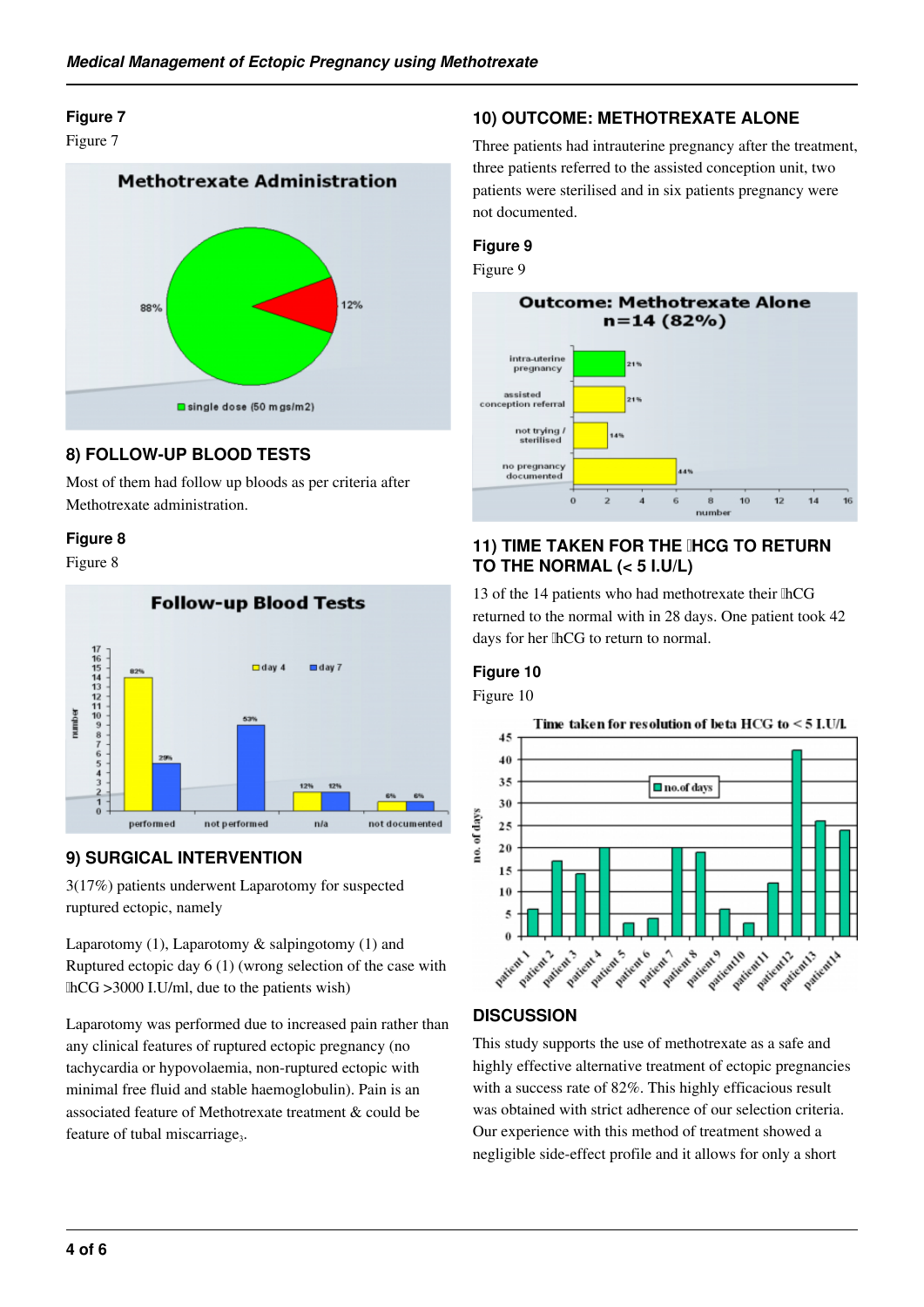#### hospital stay.

We had started our EPU in 2002 and from then EP were diagnosed at early gestation age. Management of EP has shifted from emergency life-saving intervention to more conservative treatment modalities aimed at reducing mortality & morbidity, preserving fertility, & reducing costs. Laparoscopic surgery is still the cornerstone of treatment in the majority of women with tubal pregnancies.

If the diagnosis of ectopic pregnancy can be made earlier non-invasively, medical treatment with systemic intramuscular methotrexate in a single or multiple dose regimen is an alternative treatment option, but only after properly informing patients about the risks & benefits of the available treatment options if the following criteria are satisfied<sub>4,5</sub> as follows:

- haemodynamically stable women
- unruptured tubal pregnancy
- no signs of active bleeding
- low initial serum hCG concentrations

The reasons for change towards methotrexate treatment are minimal intervention/non intervention, less morbidity and lower cost implications. Diagnosing the condition earlier in its natural history has changed management options. The classic presentation with a 'collapsed ectopic/woman' has become less common when good facilities for early diagnosis are available. Early ectopic pregnancies tend to be smaller & have lower baseline hCG levels, thus more time is available for conservative management options with comparable outcomes to that of surgical treatment. Comparisons have been made between the use of methotrexate & surgery.

A study in the Netherlands has shown that systemic methotrexate therapy could reduce costs if administered to patients with low initial serum hCG levels without confirmatory laparoscopy. In New Zealand it has been shown that single-dose methotrexate resulted in a 52% reduction in direct costs & a 40% reduction in indirect costs compared to laparoscopic surgery. Women with hCG levels > 1500 IU/L had higher indirect costs owing to an increased likelihood of surgical intervention & the need for prolonged follow-up.

#### **RECOMMENDATIONS**

- 1. As 1/3 of all ectopics avoided surgery & 25% achieved a subsequent normal intra-uterine pregnancy, consideration should be given to increased role of methotrexate management – if eligibility criteria is strictly followed with minimal side-effects
- 2. It is important to ensure completion of all documentation, including consent and protocol explanation
- 3. Consideration of an agreed standardised Ectopic Pregnancy Proforma is needed to ensure appropriate patient selection and adequate documentation
- 4. Re-audit is recommended

#### **CONCLUSIONS**

We conclude that the intramuscular methotrexate is safe and cost effective alternative to the surgical intervention in the unruptured ectopic pregnancies that were diagnosed at early gestation in early pregnancy units and adhere to the strict criteria with no side-effects and the advantage of avoiding invasive surgery. Subsequent tubal patency and reproductive functions were comparable to the surgery, so we recommend increasing its use in the treatment of unruptured ectopic pregnancies.

#### **References**

1. Timor-Tritsch IE. Yeh MN. Peisner DB. Lesser KB. Slavik TA. The use of transvaginal ultrasonography in the diagnosis of ectopic pregnancy.American Journal of Obstetrics & Gynecology. 161(1):157-61, 1989 Jul. 2. Pilic Z. Juznic N. Radosavljevic A. Pantovic D. [Treatment of ectopic pregnancy using methotrexate]. [Croatian] [Journal Article] Jugoslavenska Ginekologija i Perinatologija. 30(3-4):87-9,1990May-Aug. 3. The use of methotrexate in ectopic pregnancy with fetal cardiac activity. Keriakos, R., Sau, M., Goldthorp, W., Sidra, L., Sau, A., Journal of Obstetrics & Gynaecology, 0144-3615, January 1, 1999, Vol. 19, Issue 1 4. Hajenius PJ, Mol BWJ, Bossuyt PMM, Ankum WM, Van der Veen F. Interventions for tubal ectopic pregnancy. 5. The Cochrane Database of Systematic Reviews 2000, Issue 1.